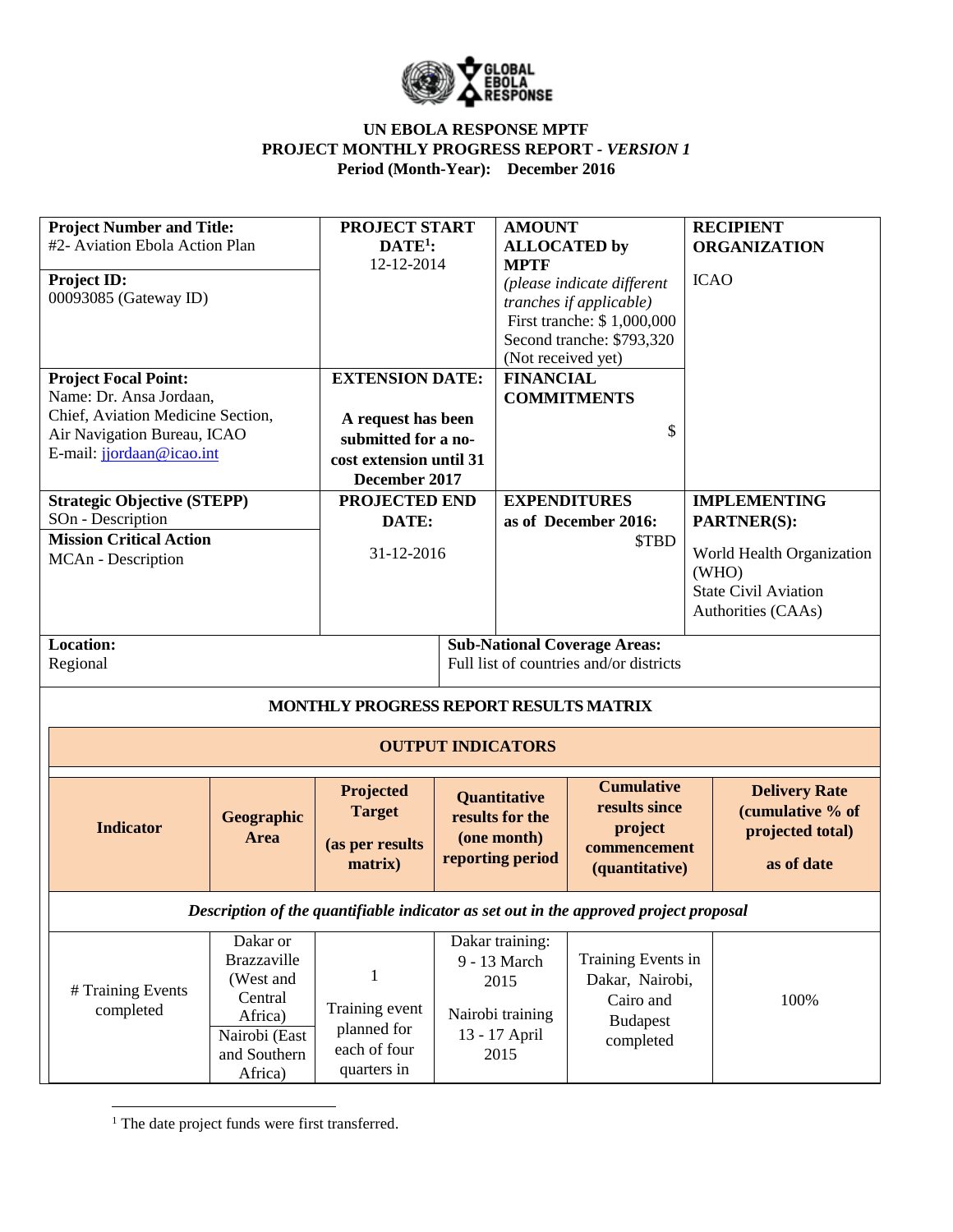

|                                                    | Cairo (North<br>Africa and<br>Middle East)                                                                                                                                                                                                        | 2015                                                                                                                                                                                   | Cairo training:<br>29 February $-3$<br>March 2016                                                                                                                                                                                                                                   |      |      |
|----------------------------------------------------|---------------------------------------------------------------------------------------------------------------------------------------------------------------------------------------------------------------------------------------------------|----------------------------------------------------------------------------------------------------------------------------------------------------------------------------------------|-------------------------------------------------------------------------------------------------------------------------------------------------------------------------------------------------------------------------------------------------------------------------------------|------|------|
|                                                    | Paris or<br>Copenhagen<br>(European<br>States)                                                                                                                                                                                                    |                                                                                                                                                                                        | <b>Budapest</b><br>training:<br>10 - 14 October<br>2016                                                                                                                                                                                                                             |      |      |
|                                                    | Guinea<br>Bissau, Cote<br>d'Ivoire                                                                                                                                                                                                                | 2 States visits<br>Last quarter<br>2014                                                                                                                                                | Completed<br>(funded by non-<br>MPTF sources)                                                                                                                                                                                                                                       | 100% | 100% |
|                                                    | <b>Burkina</b><br>Faso, Mali                                                                                                                                                                                                                      | 2 States visits<br>$1st$ quarter<br>2015                                                                                                                                               | Completed                                                                                                                                                                                                                                                                           | 100% | 100% |
| # of State and Airport<br><b>Assistance Visits</b> | Guinea,<br>Liberia,<br>Sierra Leone<br>Nigeria,<br>Senegal<br>Benin,<br>Cameroon,<br>Central<br>African<br>Republic,<br>Democratic<br>Republic of<br>Congo,<br>Ethiopia,<br>Gambia,<br>Ghana,<br>Mauritania,<br>South Sudan,<br>Niger and<br>Togo | 16 States visits<br>2 <sup>nd</sup> and 3 <sup>rd</sup><br>quarter 2015<br>(Remainder<br>postponed to<br>2017)<br>Add Rwanda,<br>Angola, Cape<br>Verde,<br>Mozambique,<br>South Africa | 13 Assistance<br>Visits completed<br>(April to end<br>March 2016):<br>Guinea,<br>Liberia,<br>Sierra Leone<br>Nigeria,<br>Benin,<br>Ghana,<br>Togo,<br>Gambia,<br>Mauritania,<br>Democratic<br>Republic of<br>Congo<br>Oct 2015 -<br>Cameroon,<br>Niger<br>March 2016-<br>Equatorial | 81%  | 81%  |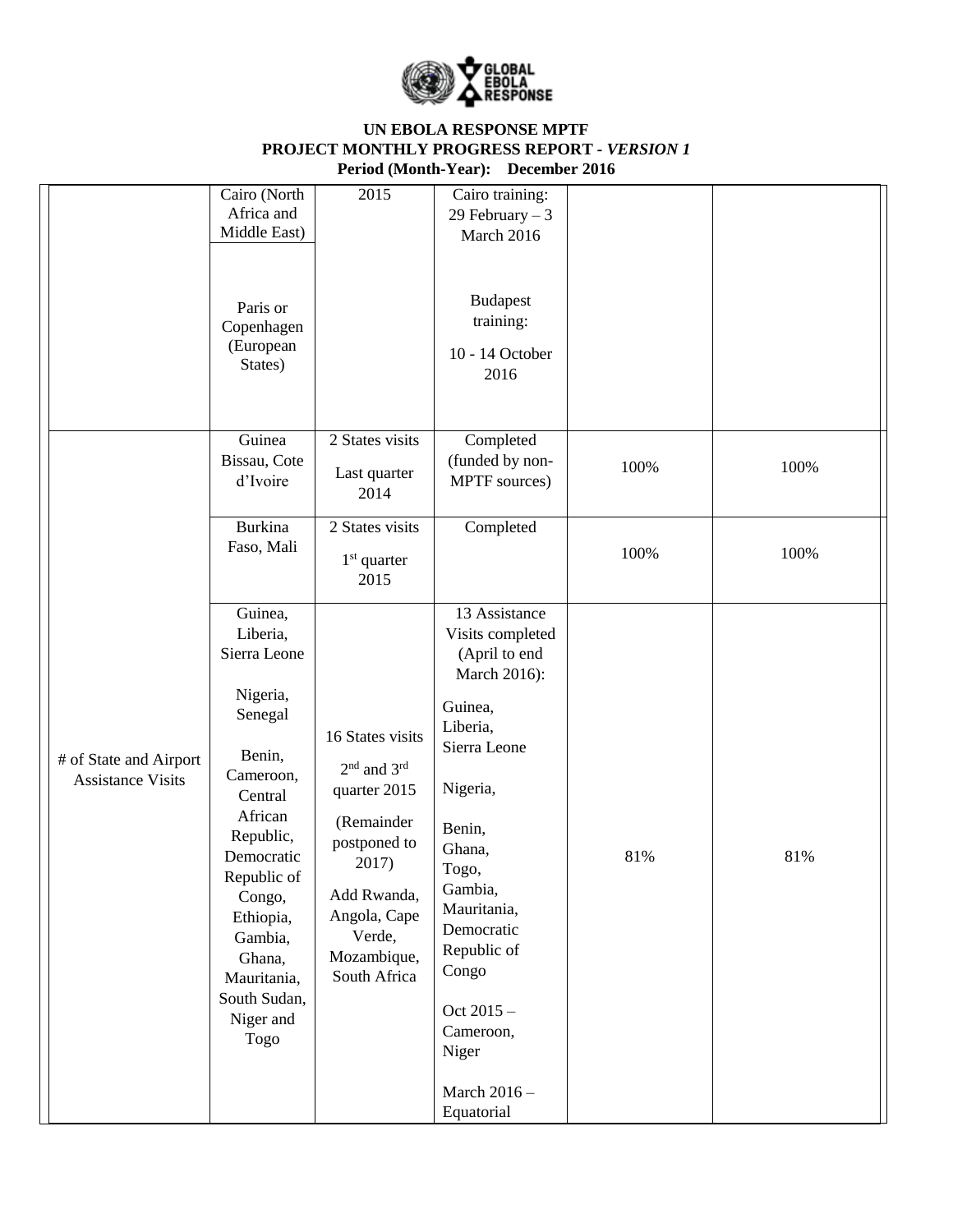

|                                                                |                                           | Guinea                                                           |     |     |
|----------------------------------------------------------------|-------------------------------------------|------------------------------------------------------------------|-----|-----|
| France, UK,<br>Belgium<br>Kenya,<br>Morocco,<br>UAE,<br>Turkey | 7 States visits<br>(Postponed to<br>2017) | N/A                                                              | N/A | N/A |
|                                                                |                                           |                                                                  |     |     |
|                                                                |                                           | <b>EFFECT INDICATORS</b> (if available for the reporting period) |     |     |
|                                                                |                                           |                                                                  |     |     |
|                                                                |                                           |                                                                  |     |     |

### **NARRATIVE**

**Situation Update** (*please describe critical changes, if any, in the situation that affect the project (1-2 paragraphs*))

- ICAO State Letter AN S/28-16/78 requested States to nominate a CAPSCA focal point for purposes of improved communication. 44 focal points were nominated. At the global CAPSCA meeting it was confirmed that the main functions of the CAPSCA focal point are the following:
	- State contact point for ICAO in relation to CAPSCA;
	- Liaison with IHR national focal point;
	- Communicate with national stakeholders any relevant CAPSCA information;
	- Provide help to ICAO with CAPSCA assistance visits;
	- Inform ICAO of CAPSCA related issues that might affect their State;
	- Keep informed of CAPSCA assistance visits in neighbouring States should they wish to attend as observer
- ICAO State Letter AN S/28-16/78 also requested States to complete a survey on their needs in order to inform the CAPSCA strategy for the next 3 years. The needs identified by African States included more publications and guidelines, review of preparedness plans, further training (workshops and simulation training), more assistance visits (including follow-up visits), improving the collaboration between the aviation and public health sectors, high-level information seminars (ministers, heads of aviation and public health) to raise awareness of public health issues affecting civil aviation and increased oversight of aviation institutions by international and regional organizations
- The planned African Regional meeting and Assistance Visits that had to be postponed due to personnel commitments are being rescheduled. The CAPSCA Africa Regional workshop will be hosted by Zambia (which will also be the global CAPSCA meeting). The Middle East regional meeting (which also includes African States) has been scheduled for February 2017 to be hosted by Sudan and arrangements are in progress. An Assistance Visit has been confirmed to Rwanda for early 2017.
- The two Regional Directors based in the ICAO Africa Regional Offices reconfirmed their support for CAPSCA activities at the workshop that was held for Regional Directors during that ICAO Assembly in October 2016.